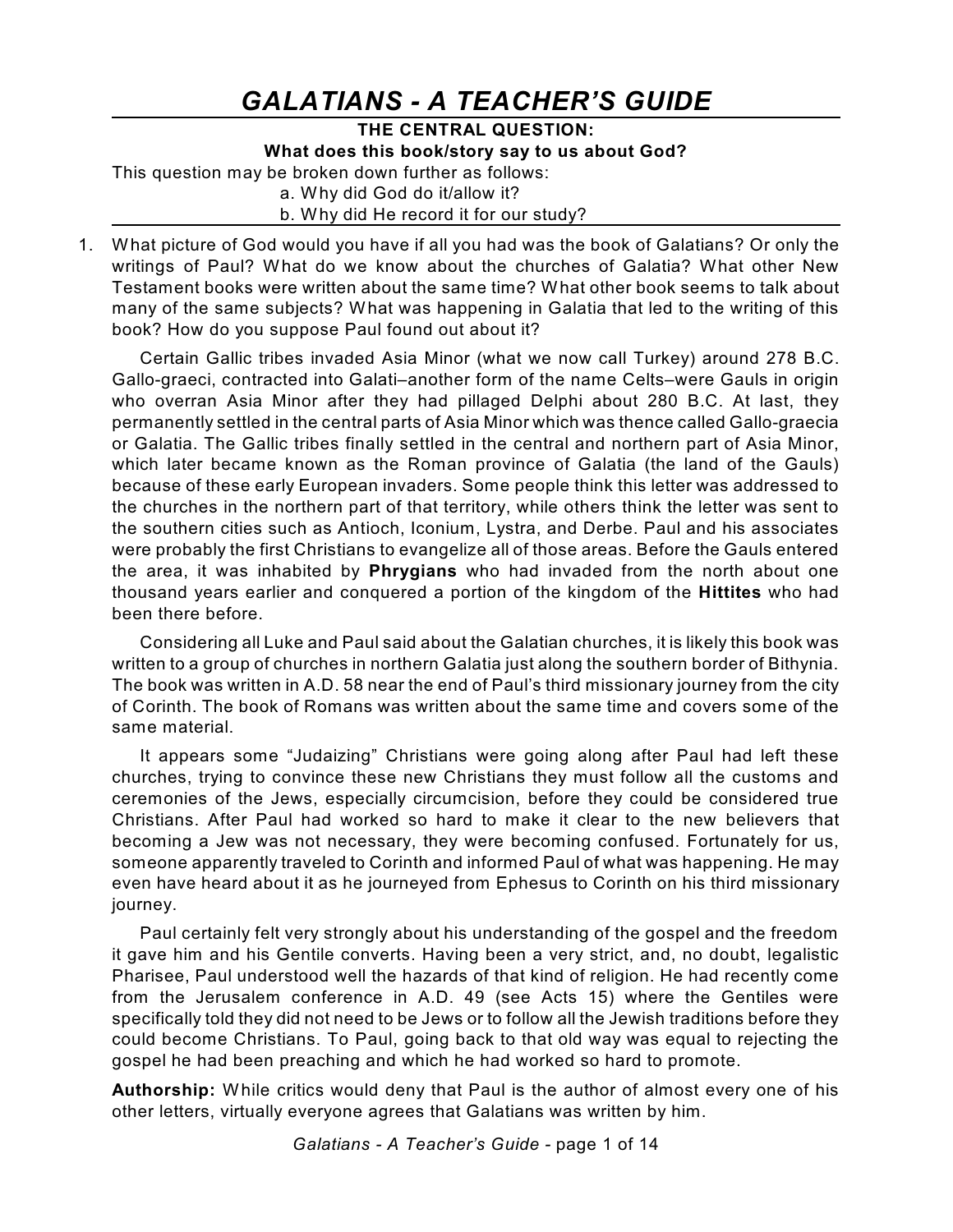## **Early extra-biblical sources attribute Galatians to Paul:**

His authorship is also upheld by the unanimous testimony of the ancient Church: compare Irenaeus [*Against Heresies,* 3, 7, 2] (Gal. 3:19); Polycarp [*Epistle to the Philippians*, 3] quotes Gal. 4:26; 6:7; Justin Martyr, or whoever [Tatian] wrote the *Discourse to the Greeks,* alludes to Gal. 4:12; 5:20. (*A Commentary, Critical and Explanatory, on the Old and New Testaments* - Introduction to Galatians by A. R. Faussett)

#### **Galatians**

When men and women get their hands on religion, one of the first things they often do is turn it into an instrument for controlling others, either putting or keeping them "in their place." The history of such religious manipulation and coercion is long and tedious. It is little wonder that people who have only known religion on such terms experience release or escape from it as freedom. The problem is that the freedom turns out to be short-lived.

Paul of Tarsus was doing his diligent best to add yet another chapter to this dreary history when he was converted by Jesus to something radically and entirely different—a free life in God. Through Jesus, Paul learned that God was not an impersonal force to be used to make people behave in certain prescribed ways, but a personal Savior who set us free to live a free life. God did not coerce us from without, but set us free from within.

It was a glorious experience, and Paul set off telling others, introducing and inviting everyone he met into this free life. In his early travels he founded a series of churches in the Roman province of Galatia. A few years later Paul learned that religious leaders of the old school had come into those churches, called his views and authority into question, and were reintroducing the old ways, herding all these freedom-loving Christians back into the corral of religious rules and regulations.

Paul was, of course, furious. He was furious with the old guard for coming in with their strong-arm religious tactics and intimidating the Christians into giving up their free life in Jesus. But he was also furious with the Christians for caving in to the intimidation.

His letter to the Galatian churches helps them, and us, recover the original freedom. It also gives direction in the nature of God's gift of freedom—most necessary guidance, for freedom is a delicate and subtle gift, easily perverted and often squandered. (*The Message* - Introduction to Galatians)

2. Do you think the false teachers whom Paul referred to (Galatians 1:7; 3:1; 4:17; 5:7,12) knew Paul personally? Where do you think they came from? (Acts 15:5) What kind of people were they? What do you think was attractive about what they were preaching? Why would anybody want to return to the legalistic and ceremonial requirements of the Jews? What were those false teachers saying about Paul and about what it meant to be a Christian?

It is quite likely that some of those Judaizers were the same people who had stirred up a similar controversy in Paul's home church in Antioch which led to the Jerusalem council. It is also very likely they attended that meeting to contend for their views. Thus, it is likely that Paul knew them well. They were probably very much like Paul, perhaps even former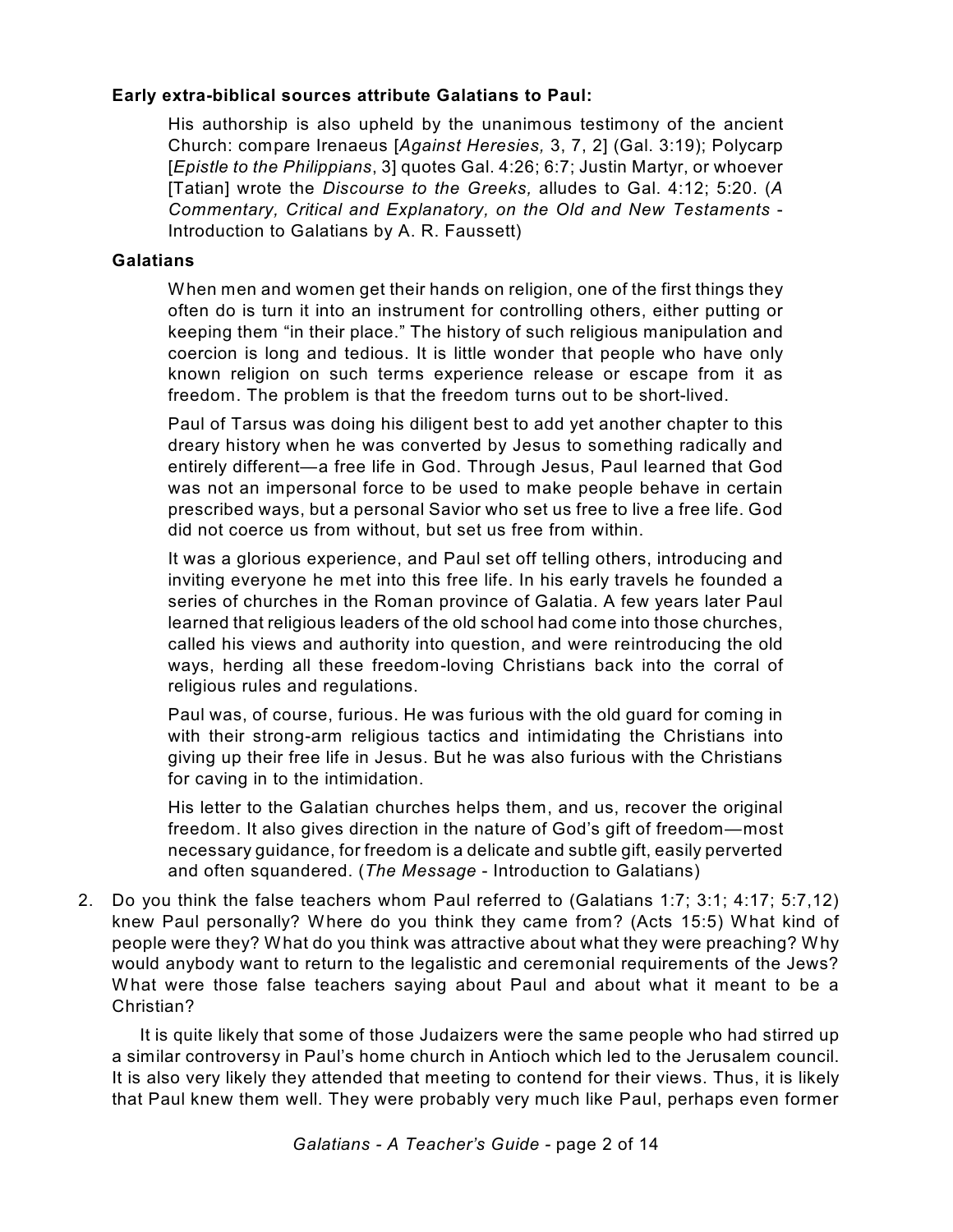Pharisees who, unlike Paul, still believed very strongly that the old Jewish traditions were valuable and necessary if one wanted to be a good Christian! No doubt, they called Paul a "liberal" and a "heretic" for leaving the "old landmarks" they had all believed in at one time.

The fact that Paul had to spend about the first third of Galatians establishing his own right to preach and teach the gospel suggests these Judaizers knew him and were claiming that since he was not one of the disciples, his "gospel" was not as valid as that of the immediate associates of Jesus. No doubt, they claimed they were bringing the true gospel from men like James (Jesus' brother) and Peter. Paul must have believed it was necessary to establish he was on a par with those other "apostles" and his authority was no less than theirs!

3. How could Paul be so confident about his version of the gospel that he could say the following?

> We have said it before, and now I say it again: if anyone preaches to you a gospel that is different from the one you accepted, may he be condemned to hell! (Galatians 1:9, *GNB*)

Is it possible for us today to be that confident about our understanding of the gospel? What did Paul mean when he said "gospel"? What do you mean when you say gospel? Did Paul lose his temper in this passage? Is it ever justified for Christians to use such language?

No one in the Bible said more about freedom than Paul. But, in Paul's mind, some things are not negotiable. He had personal experience with the results of a legalistic religion, and he was never going to go back to it. He knew that even the most rigid practice of the Jewish codes would never bring the peace of mind and the wonderful relationship with God one finds when one discovers the truth. He also knew an "angel" from heaven had been the one who started the whole sin problem! He remembered how hard he had worked to be able to preach the gospel to the Gentiles. He had spent his whole lifetime studying Scripture, and he now had a very thorough comprehension of the God presented there. Many peripheral matters could be left to the discretion of the individual believer, (See Romans 14) but the core truth of the gospel is non-negotiable! Notice the ways this passage is translated in the different versions.

**Galatians 1:8:** The Greek is literally *anathema esto*--Let him be 'anathema.'"

"...ἀνάθεμα ἔστω" (Greek)

- "...Let him be outcast." (*NEB*)
- "...Let God's curse fall upon him." *(The Living Bible* )
- "...May he be a damned soul." (*Phillips*)
- "...May he be condemned to hell!" (*GNB*)
- "...Let him be accursed." (*KJV*; *NASB*; *Montgomery*; *Kleist and Lilly*)
- "...may he be accursed!" (*Twentieth Century*)
- "...let that one be accursed!" (*NAB*; *NRSV*)
- "...Let him be cursed." (*The Message*)
- "...Let him be eternally condemned!" (*NIV*; *Clear Word*)
- "...He is to be condemned." (*Jerusalem*)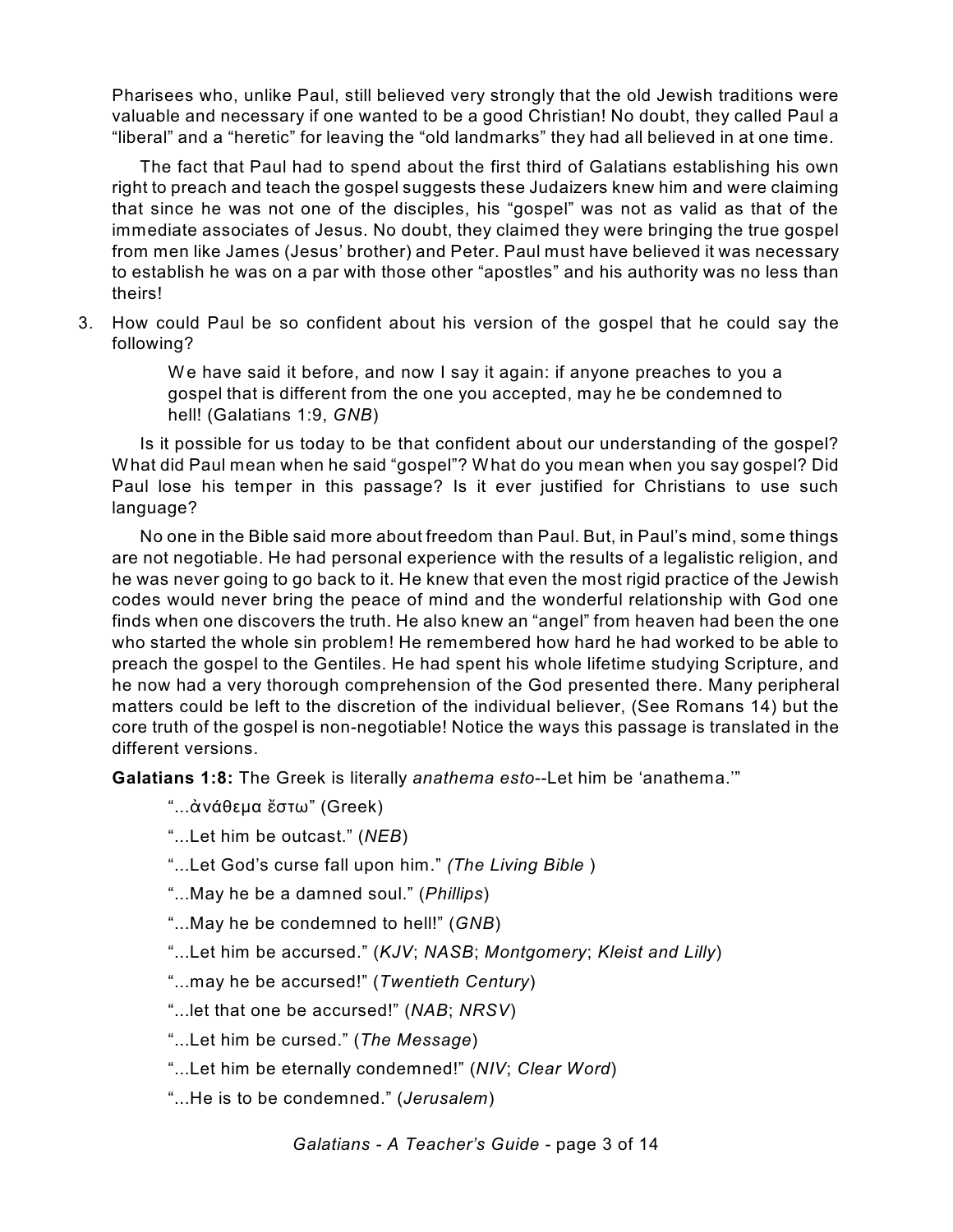- "...God's curse be on him!" (*Moffatt*)
- "...let him be anathema." (*ASV*; *Concordant Literal*)
- "...let him be banished from your midst." (*Greber*)
- "...a curse upon him!" (*Goodspeed*; *Williams*)
- "...a curse be on him!" (*Beck*)
- "...cursed be he!" (*The Original New Testament*)
- "...let God's curse be on him." (*Translator's*) [Endnote: "Paul is not pronouncing any official excommunication. He is indicating that the man in question will be separated from God."]
- "...I pronounce a curse upon him." (*Stevens*)
- "I pray that God will punish anyone who..." (*CEV*)
- "...Anathema, devoted to destruction, doomed to eternal punishment." (*Amplified*)
- 4. Could you stand in the pulpit and preach a sermon and at the end say, "If anyone disagrees with what I have just preached, may he be condemned to hell"? (Galatians 1:8,9) What would you do if your pastor did this? In Romans 14:5-10, Paul seemed to be so gracious in allowing differences of opinion. Why would he not extend the same courtesy to the people who come with a different gospel?

Galatians 1:8,9 seems to be in direct contradiction to Romans 14:5. Paul wrote these two passages within a few weeks of each other. Paul always wanted to seem as gracious as possible. That is why he said, "Let everyone be fully persuaded in his own mind." But there were some things Paul believed were not negotiable; the truth about God was number one on that list. Paul had done his best to explain the gospel to the people at Galatia. He had come to know his God well enough that there was no question in Paul's mind about His character. So, when other preachers appeared in Galatia confusing and deceiving the people, Paul became very upset. Paul understood very well what the result of accepting their "gospel" would be. He had grown up as a Pharisee. Through personal experience he knew the legalistic, harsh, arbitrary, exacting picture of God that was their gospel. Paul had done everything he could to prevent the Galatians from suffering under that regime. He wanted it to be very clear where he stood on this matter.

Furthermore, was it not an "angel" from heaven that had spread the lies and misinformation about God? Paul knew very well what the result would be of following this angel from hell. Parents should do everything they can to keep guns out of the hands of their children. This is not regarded as harsh. Paul was trying to protect his Christian children from a fate worse than guns. Thus, Paul could sound very gracious in Romans 14:5, but there was no room for a false gospel. The God of freedom, love, and graciousness cannot be served by arbitrary, harsh, legalistic methods. God supported Paul in being absolutely unbending about freedom!

Revelation 13 makes it very clear that someday the Devil and his angels will appear pretending to be Christ. When that happens, we must be able to distinguish very clearly between the true and the counterfeit. The Devil knows God very well. He will counterfeit the second coming as closely as God will allow him. The only safety will be in knowing God well enough that we will be able to say, "This is not the God of Scripture or the God I know!" No doubt, it will be very difficult to make such a statement when the whole world believes it is the Christ, but true followers of Christ will not be deceived. (See Revelation 13 and 2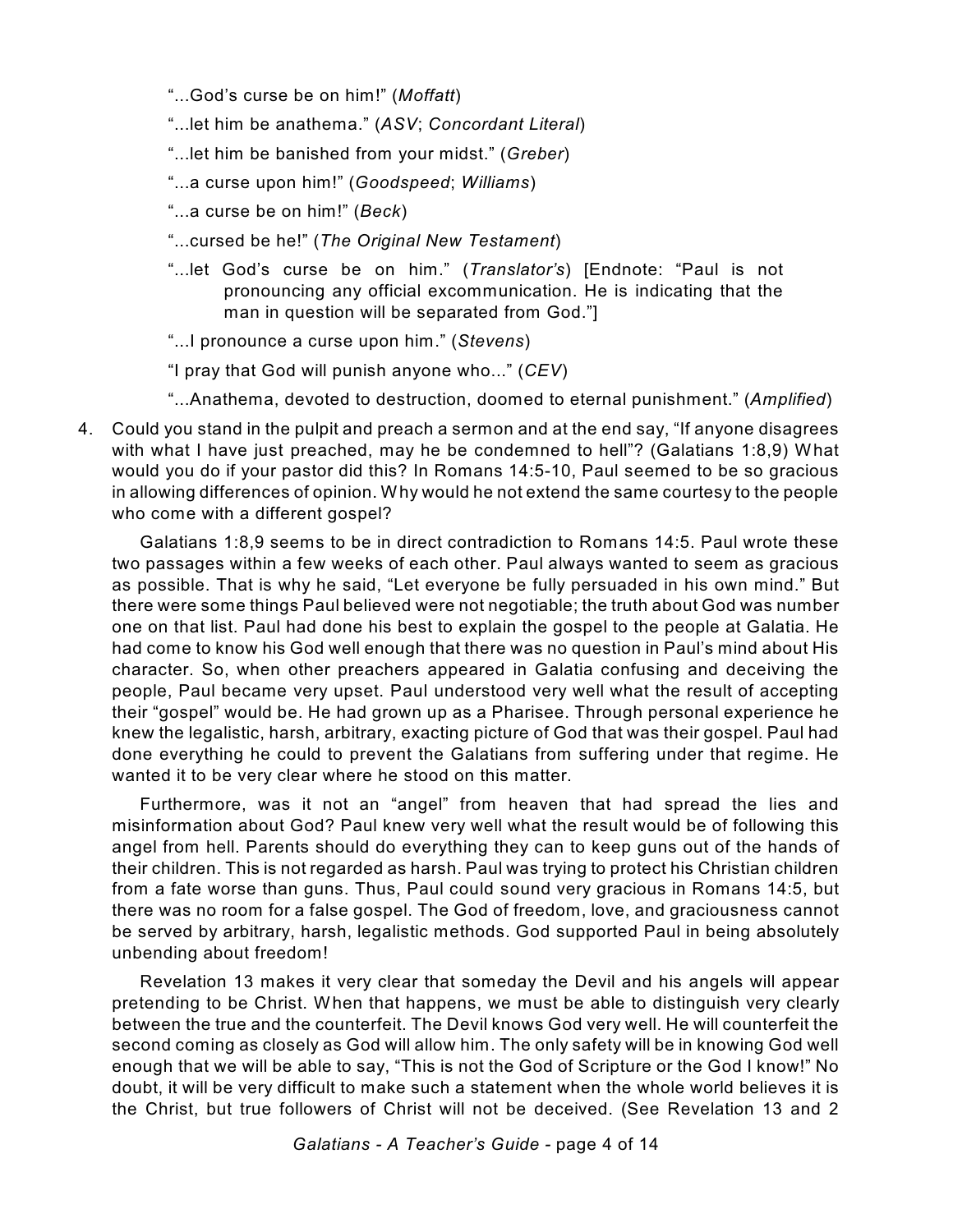Corinthians 11:13-15)

5. If an angel appeared and said he had come from heaven to bring us the "good news," should we hesitate at all in accepting what he had to say? (Galatians 1:8,9) How could he possibly be wrong? (2 Corinthians 11:13-15) What criteria would you set up to determine what is the real gospel or good news? Where did Paul learn his version of the good news?

When evaluating any new truth, we must follow certain guidelines:

- 1. Any new idea must always be consistent with the canon or rule that has already been given: the Holy Scriptures. Every true revelation about God will always be consistent with the previous revelation that has been given.
- 2. Several modern churches have "prophets" that have spoken in modern times. These prophets, and any new prophets or evangelists that show up, must speak a truth which is consistent with all previous revelations.
- 3. To be a gospel, it must be good news for that is the meaning of *gospel*. As commonly understood, Revelation 12-14 is not good news! But, the Devil will apparently be so persuasive in the end that virtually the whole world will accept his gospel.
- 4. We must study the Scriptures very carefully to be able to discriminate between these two "christs" that will appear at the end of time.
- 6. Is God able to foreknow enough about even our moral choices that He could know that Paul would do what he did even before he was born? (Galatians 1:15)

God was able to predict the number of people who would need to find a place in the ark in Noah's day. He did not ask Noah to build a whole fleet of cruise ships to carry all the people who would be converted by Noah's preaching! Jesus suggested that God knows the day and the hour when He will return. All such outcomes involve moral choices. God knew everything about us long before we were conceived. (Psalms 139) But, God is the only one who can be trusted with such a knowledge of our future. Think of how God treated Judas even though He knew Judas would eventually be the betrayer. Think of all God did to honor king Saul even though God knew what the outcome of Saul's life would be. If *we* knew someone was going to be lost, *we* would probably be tempted to treat him less favorably. But, God does not do that. He treats all equally. (See Matthew 5:43-48)

7. What changed Paul from being the foremost proponent of Judaism and a strict supporter of the ceremonial requirements of the law to being a Christian apostle who could speak so strongly against those requirements and emphasize faith? Where do you think that change first began to take place? (Acts 7:58-8:1) On that occasion, what happened so that "His (Stephen's) face looked like the face of an angel"? (Acts 6:15)

The basic fundamental change which took place in the life and mind of Paul between the experience at the stoning of Stephen and his becoming the foremost apostle to the Gentiles was a change in his picture of God and his understanding about God's government. When one believes God will go to great lengths to "force" people to do His will, then if he is trying to be "God-like," he will do the same. But, when one realizes God never asks us to believe anything for which He does not provide adequate evidence–and it is evidence which appeals to the reason (*SC* 105)–and further, that He would never force our will or take away our freedom, then it produces a completely different understanding of God and why He would do all the things He did in the Old Testament.

Although the "miracle" that caused Stephen's face to shine was only a relatively simple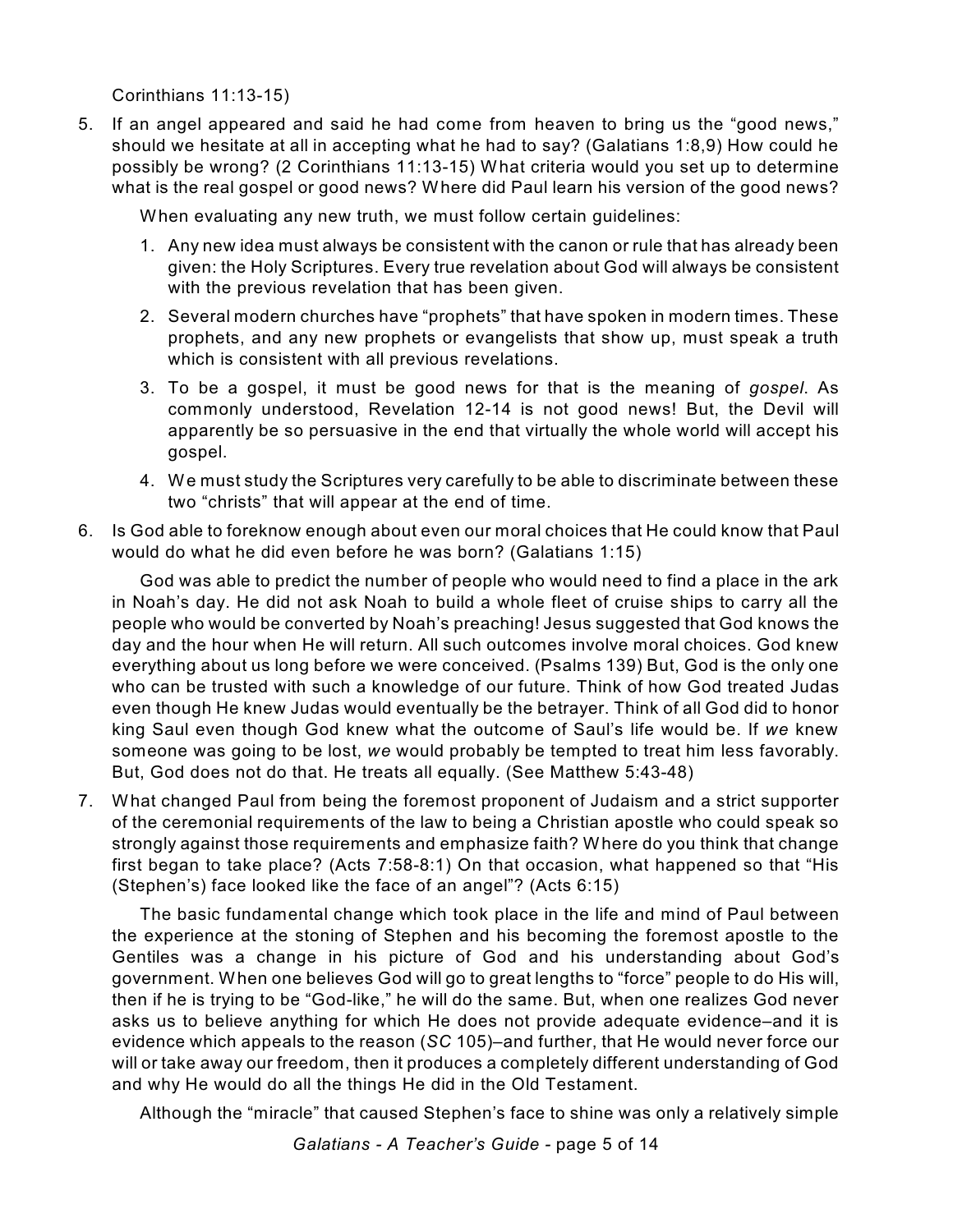thing, it triggered thoughts in the mind of Paul which had enormous implications. He remembered the experience of Moses and the people when Moses came down from the mountain after spending a second period of forty days and nights with God. (Exodus 34:29- 35) When God finally "floored" Paul on the road to Damascus, he could no longer ignore his conviction that Jesus had been the true Messiah. This forced a period of solitude in Paul's life for him to completely rethink his whole theology–and change his paradigm–in light of these new developments. Paul spent three years in Arabia (Galatians 1:17,18) thinking about all those books in the Old Testament he had memorized in school with Gamaliel. He did not need more information; he just needed to put it together in a better way and understand what God was trying to do throughout the Old Testament! When Paul got back to Damascus, he was ready to speak the truth about God as presented in a correct understanding of the Old Testament.

When Paul was called from Tarsus to Antioch of Syria by Barnabus, he was ready to take up a completely new life as the great "apostle to the Gentiles." (See Acts 11:25,26)

8. Did Paul have adequate respect for the church leaders? How could he say, "But those who seemed to be the leaders–I say this because it makes no difference to me what they were . . ."? (Galatians 2:6, *GNB*) Would you feel comfortable speaking like that about your pastor or the conference leaders?

Paul had already been preaching the gospel for some fourteen years before returning to Jerusalem to consult at any length with the brethren. Paul always did everything he could to keep harmony and peace within the church. It was his hope they could agree on a plan that would make the people in Jerusalem happy and at the same time not diminish in any way his capacity to spread the gospel in Gentile areas. Paul did not believe he needed to consult with the brethren about the gospel. He had already rebuked Peter to his face and in public for distorting the gospel. (See Galatians 2:11-14) Later, in Corinth Paul felt quite free to change the conclusions drawn at the Jerusalem conference. (See Acts 15:28,29; Romans 14; 1 Corinthians 8 &10) Obviously, he was quite certain about his version of the gospel. (Galatians 1:8,9) It would appear they were having considerable trouble with the gospel at headquarters!

9. How could Paul rebuke Peter "in front of them all"? (Galatians 2:14) Is this the way a real Christian should act? How did Peter react? How did he feel about Paul later? (2 Peter 3:15) Is there ever a time for us to stand up and "call sin by its right name"? How would you know when it is right to do that?

Paul was in a very difficult situation in dealing with this Galatian problem. While he wanted to be respectful of church leadership, in his mind it was far more important to prevent the Galatian believers from being deceived. Paul wanted them to understand that the gospel he had given them had all the authority necessary behind it. He wanted to be sure the new believers were not led astray by church leaders, the Devil, or anyone else. In order to do that, he had to convince the new believers that the church leaders were merely humans like themselves. No doubt, Paul understood what kind of accusations these Judaizers had made against him. He wanted the new believers to think matters through for themselves and not be unduly influenced by titles or positions.

We should feel the same today. Christians should always be kind and gracious. But, compromising with the Devil's picture of God is not included in being kind and gracious! One of the Devil's most successful approaches to move human beings has been the approach of authority. Many Christian churches are based on this premise. God wants us to think things through for ourselves and not be unduly influenced by those who exercise that kind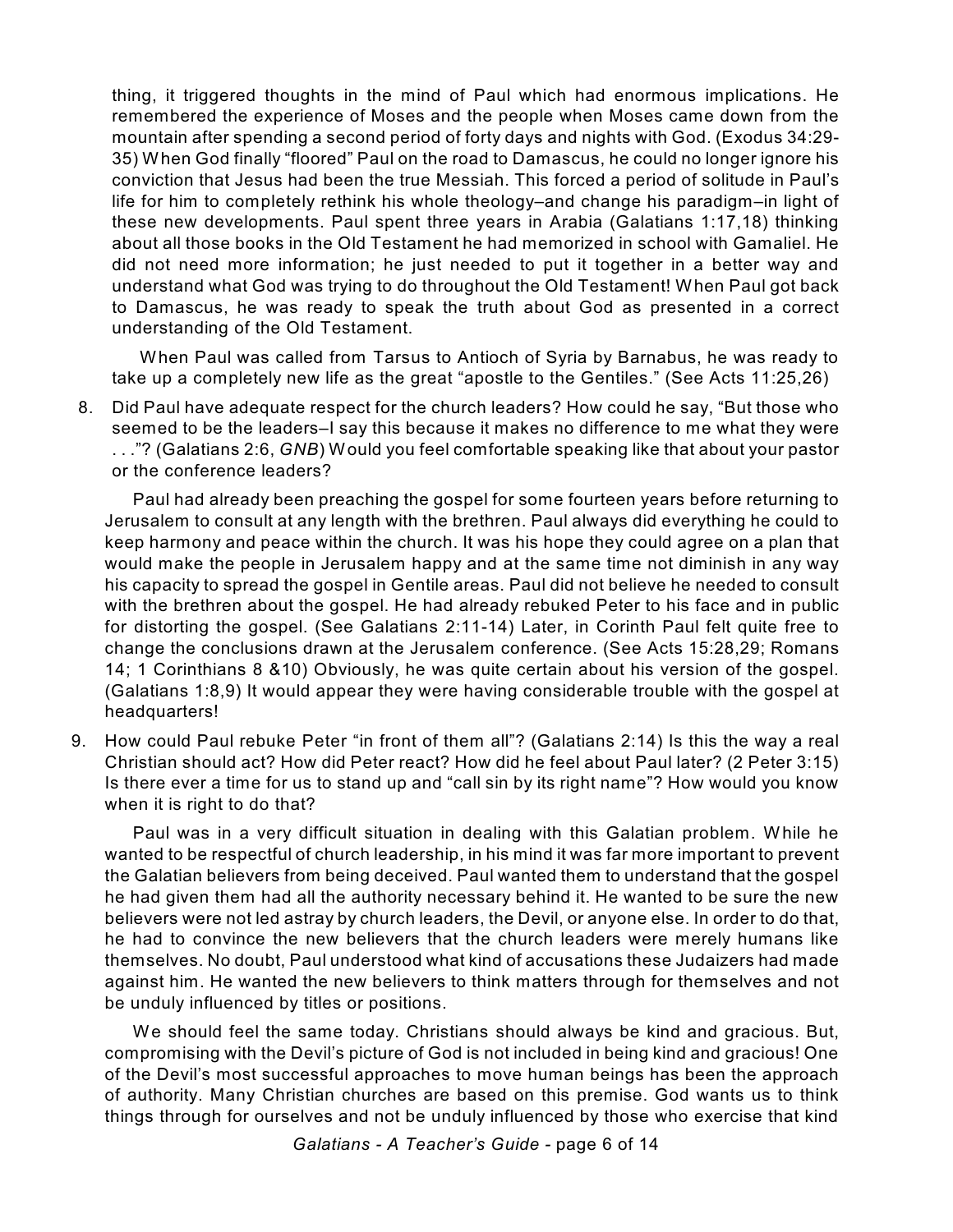of authority. No one is to stand in the place of God! Those who attempt to stand in God's place should be exposed for what they are.

Is there any indication in this passage that Paul did the right thing? Did a voice sound from heaven saying, "Well done, Paul!"? There are many things which were done by leading personalities in the Bible that we should certainly not regard as examples for us. Think of all the things that happened in Judges! Should we follow the example of David and Solomon in all they did? Peter and Paul were Christian gentlemen, but they were both still growing spiritually. Later, Paul wrote that the church was built on Peter and the rest of the prophets and apostles. (See Ephesians 2:20) Peter referred to the writings of Paul as sometimes difficult to understand but nevertheless a part of Scripture. (See 2 Peter 3:15,16) Jesus himself had to rebuke Peter on one occasion with the words, "Get away from me, Satan!" (See Matthew 16:23, *GNB*) By comparison, Paul's rebuke was relatively mild! Remember that in this passage we have only the words Paul used. We cannot see his face or hear the tone of his voice. Surely, Paul spoke those words in love. Peter, the humble and uneducated fishermen, and Paul, the university-trained Pharisee, certainly had different points of view on many subjects. Their lives ended almost at the same time in Rome. Perhaps they were imprisoned together in Rome. The power of the gospel made it possible for them to work together side-by-side as Christians.

10. Could you write out your understanding of the good news or gospel in a paragraph or two? What are the essential truths that would have to be included? Does Paul say, in Galatians, what he believed the good news was? Did he describe it in any of his other books?

There are many different ideas about what constitutes the good news. These vary all the way from the legal and forensic statement that "Jesus paid the price for me" to include many doctrinal ideas as well as stretching to beautiful statements about God. Consider the following:

I believe that the most important of all Christian beliefs is the one that brings joy and assurance to God's friends everywhere—the truth about our heavenly Father that was confirmed at such cost by the life and death of his Son.

God is not the kind of person his enemies have made him out to be—arbitrary, unforgiving and severe. God is just as loving and trustworthy as his Son, just as willing to forgive and heal. Though infinite in majesty and power, our Creator is an equally gracious Person who values nothing higher than the freedom, dignity, and individuality of his intelligent creatures—that their love, their faith, their willingness to listen and obey, may be freely given. He even prefers to regard us not as servants but as friends. This is the truth revealed through all the books of Scripture. This is the everlasting Good News that wins the trust and admiration of God's loyal children throughout the universe.

Like Abraham and Moses—the ones God spoke of as his trusted friends—God's friends today want to speak well and truly of our heavenly Father. They covet as the highest of all commendations the words of God about Job: "He has said of me what is right." (Job 42:7)—A. Graham Maxwell*, Servants or Friends*

Paul never stopped to spell out his definition of the gospel. However, he did say,"The gospel is the power of God for salvation to everyone who has faith." (Romans 1:16) He often repeated the statement, "I was sent to preach the gospel." (1 Corinthians 1:17) "It is the gospel by which we are saved." Paul did not recognize even the existence of another gospel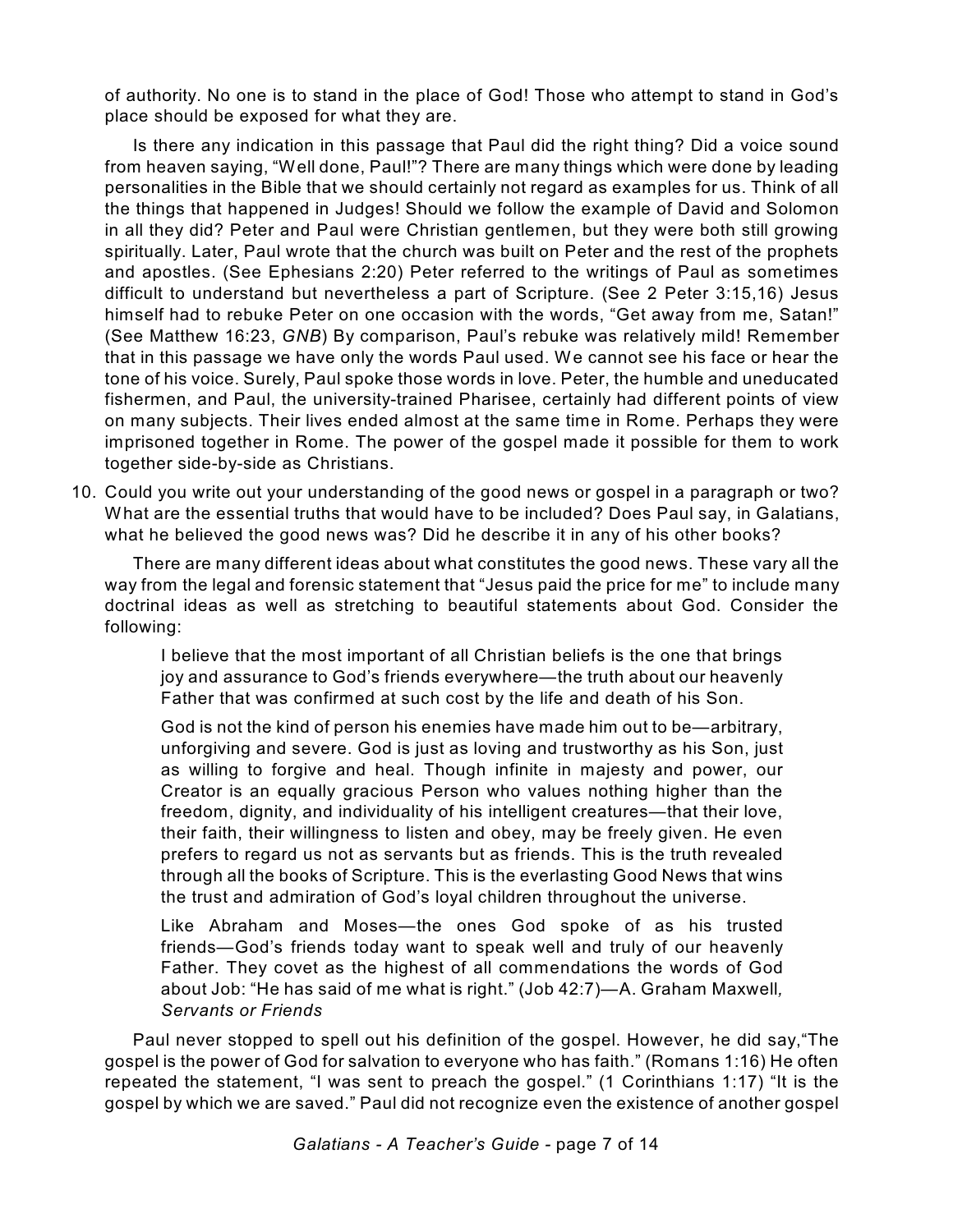other than the one he preached. (Galatians 1:6-9) He said the gospel came directly from God. (Galatians 1:11) The gospel was preached as far back as Abraham's time. (Galatians 3:8) It is based on the truth and comes with the promise of the Holy Spirit. (Ephesians 1:13) It requires our obedience. (2 Thessalonians 1:8)

## *The best news of all is that God is just like His wonderful Son! (John 14:9)*

11. Why did Paul go to Jerusalem and explain his gospel to the church leaders? (Galatians 2:1- 3) Did he want their agreement? Or, did he want to make sure he had the "good news" straight? Did he want to win them to the same viewpoint? Were they having troubles with the gospel at headquarters?

Paul realized he not only needed to teach his followers the truth, but also he needed to teach them how to get along with others in the church–not always an easy task. As far as we know, Paul was much better educated than any of the disciples. It would have been very interesting to see them discussing some of the central points of Christianity together. Paul wanted to learn as much as he could from the eyewitnesses who had lived with Jesus for years; and at the same time, he wanted to share with them what he had experienced and learned during his three years in Arabia. Unfortunately, the leaders at Jerusalem, while recognizing the truth of Paul's gospel, were constantly trying to get him to live and preach a version of the gospel more consistent with their more conservative and traditional views of the relationship between Judaism and Christianity. Ultimately, this led to Paul's compromising with them and taking that vow, as well as spending several days in the temple in Jerusalem in the summer of A.D. 58 and then being arrested and imprisoned. "But he was not authorized of God to concede as much as they asked." {*Acts of the Apostles* 405.1}

12. What do you think led Paul to raise the central question in the book of Galatians, "Why then the law?" or "What was the purpose of the law?" (Galatians 3:19) Do we know the answer today?

This should have been the first question raised by the new Christians when these Judaizers entered their churches and began asking them to follow all those additional requirements. But, in a larger and deeper sense, it is a very fundamental question that faces all those who follow any of the "commandments" laid down in Scripture. If the truth is supposed to set us free (John 8:32) and if each person is expected to make up his own mind about the truth, (Romans 14:5) then how can God expect us to keep any of His commandments?

It should be clear that Paul was not suggesting that in Old Testament times men were saved by the works of the Law while in Christian times they are saved by faith in the grace of Jesus Christ. (See Romans 3:27-31) This, however, is the view of many Protestant Christians. It is easier to dismiss the whole issue in that way. The real problem comes for those who believe at least some of the Old Testament "commands" of God are still valid for our day. Protestants will usually explain that we are now saved by grace and all the Old Testament requirements were done away with by "being nailed to the cross." (Colossians 2:14) If you ask them if that does away with the Ten Commandments so that we are now free to kill, commit adultery, lie, and curse God, they will try to explain that all of the commandments which are still necessary are repeated in the New Testament. This does not answer the question. It is only a way of trying to avoid answering the question.

There are no commandments, as such, given in the New Testament. Many of the Ten Commandments are repeated in the New Testament in a variety of situations suggesting that the New Testament authors still regarded them as binding. The real problem comes when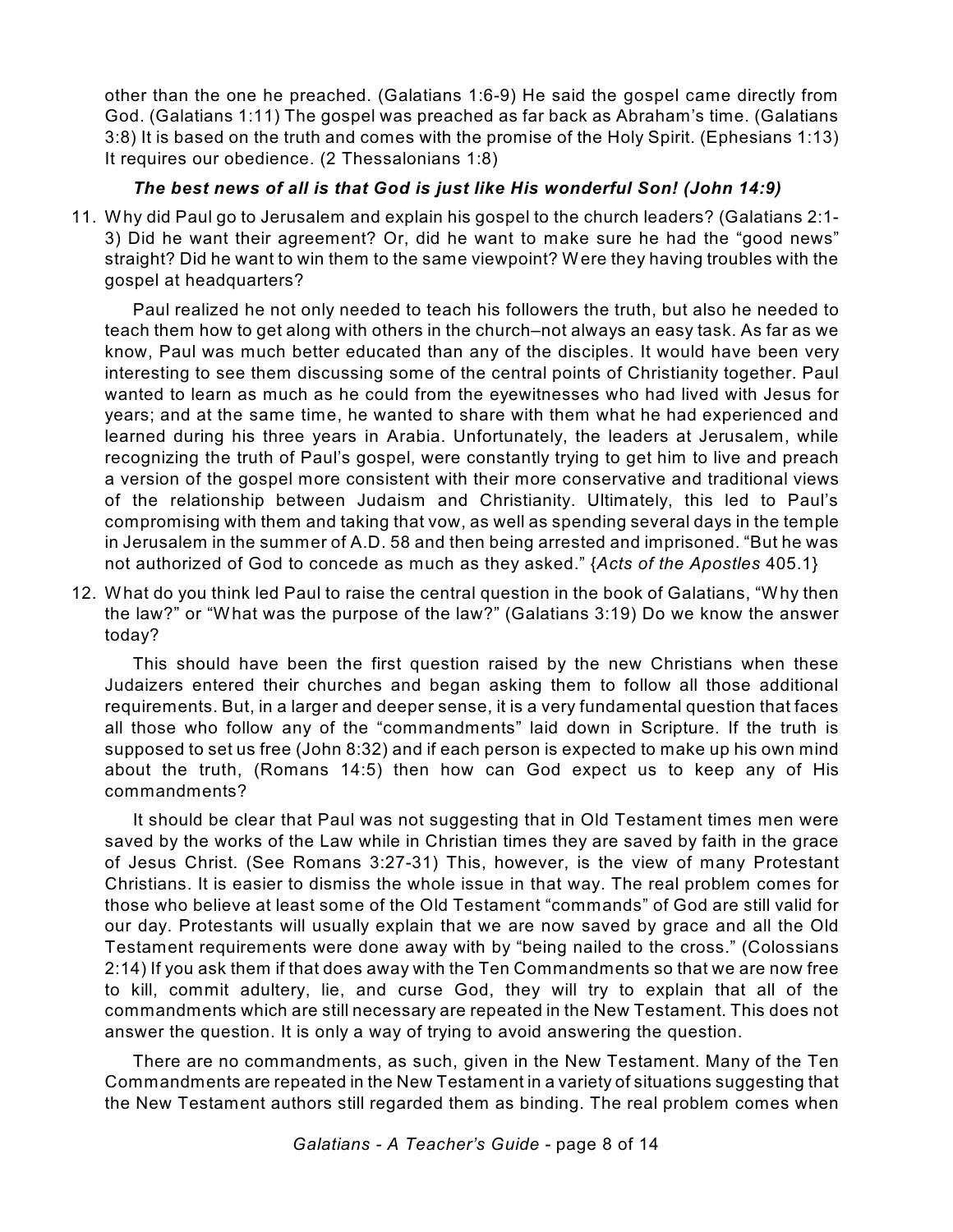we discuss the Sabbath commandment. Those who believe the Ten Commandments are still binding must, of course, observe the day, while those who think they can do away with the Ten Commandments do not believe Sabbath observance is necessary any longer.

So, Paul was watching his Jewish-Christian opponents trying to convince new Christians they were required to practice all of the ceremonial and moral requirements of the Old Testament before they could be considered real Christians. As he thought this issue through in his own mind, he was forced to carefully evaluate his own background and consider what place those requirements held in his own mind. What we read in Galatians 3 are his conclusions.

13. If the truth is supposed to make us free, (John 8:32) why *does* God make so much use of law? In 1888, Seventh-day Adventists held a General Conference in Minneapolis, Minnesota at which this was the central question. At that time, the General Conference president, Elder G. I. Butler, said it was the most controversial issue ever to be discussed among Seventhday Adventists. Ellen White had apparently summarized the truth back in 1870. (See *1SP* 261-265) We are still discussing it. Does this mean Paul did not answer the question adequately? Why do you think the delegates at that 1888 conference spent most of their time arguing, not about the main question, but about "which law was added, the moral (or Ten Commandment) law or the ceremonial law"? What does it mean to say, "The truth will set you free"? (John 8:32) How can the truth set someone free?

In the early 1800s, there was a great religious revival around the world. It was especially strong in the new nation known as the United States. However, to almost all Christians at that time, salvation consisted of reading the Bible to discover what God required of them and then doing their best to obey. The Seventh-day Adventist Church and many others were born out of that environment. The early Adventists spent a lot of time in intense Bible study and felt very confident that they had gone beyond the requirements of almost all other churches by observing all of the Ten Commandments including the Sabbath commandment. Based on their reading of Revelation 14:12, 12:17, and 19:10, they taught that the final triumphant church of God would keep the commandments and have a special messenger sent to them by God, known as the "spirit of prophecy." Unfortunately, some of them even believed they were somehow superior to members of other churches because they worked so hard at keeping the commandments. Ellen White, the one they regarded as God's special messenger, finally told them they had preached about the law so long that they were "as dry as the hills of Gilboa without dew or rain"! (See 2 Samuel 1:21; *RH*, March 11, 1890; *1SAT* 137; *1888* p. 557,560)

In the early 1880s, a young physician and a young pastor began to write from California about "righteousness by faith." They suggested we could never be saved by keeping the law, but rather we are saved by what Jesus did for us on the cross almost two thousand years ago. This alarmed some of the "faithful" who had been preaching the law for so long that the faithful wanted to do something to stop them. E. J. Waggoner, the young physician, wrote a series of articles in the *Signs of the Times* which strongly emphasized the new ideas of righteousness by faith.

The General Conference President at that time, G. I. Butler, believed it was necessary for him to do something. So, he wrote a small book entitled *The Law in the Book of Galatians* and hoped it would settle the question. Dr. Waggoner responded by writing a small book of his own entitled *The Gospel in Galatians*. He very effectively refuted all of Butler's arguments. Many believed it was then necessary to call a series of meetings for pastors to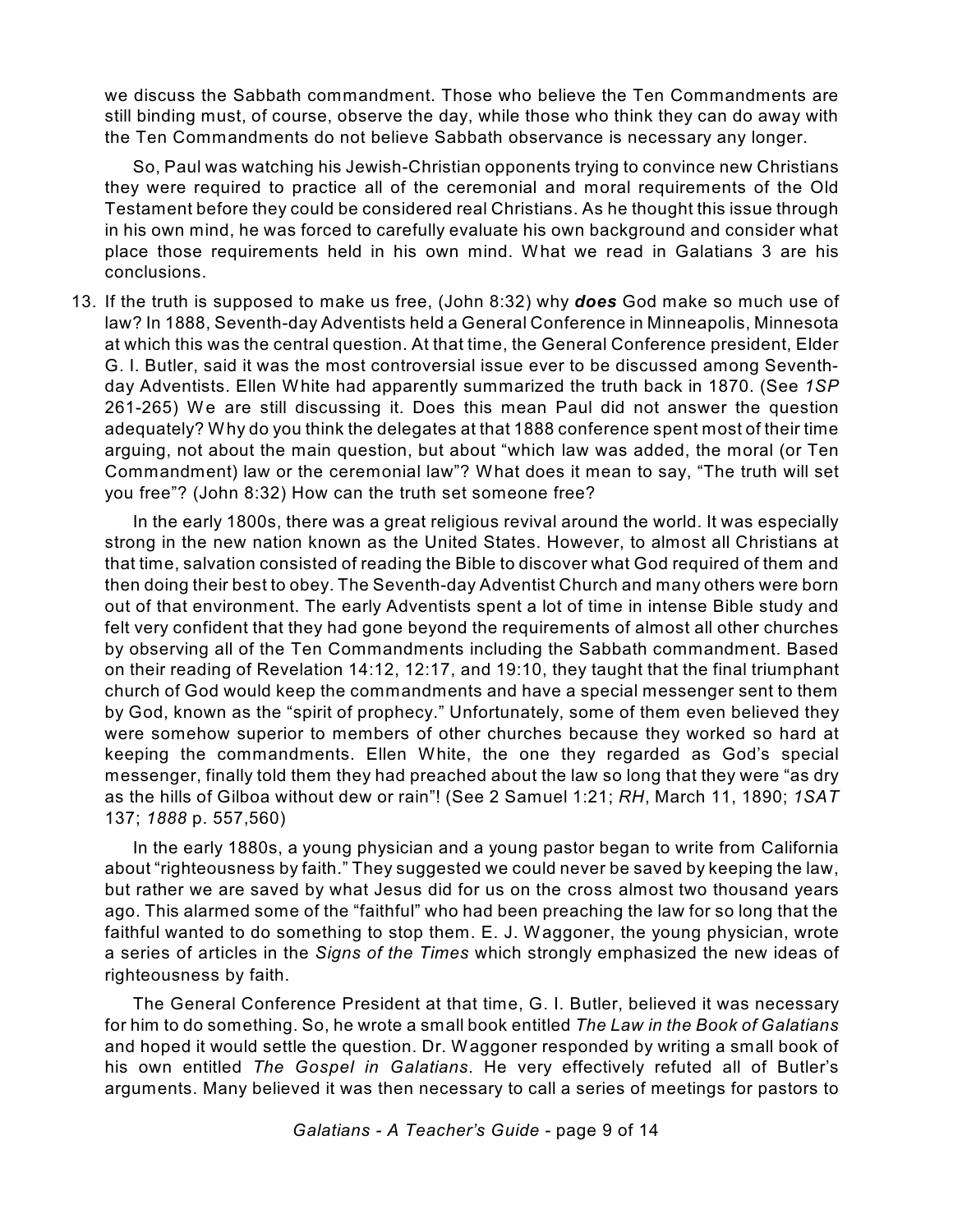discuss this matter. Those meetings were held in Minneapolis, Minnesota in 1888. Just before the meetings, Butler was called to some business in Florida. While there, he became sick. He realized he would not be able to attend the meetings and so wrote a letter to many of the pastors who would be there instructing them to "stand by the old landmarks."

When the meetings started, many of the ninety people who attended had already taken sides on the issue. Those from the western United States mostly agreed with Dr. Waggoner; those from the east agreed with Elder Butler and Elder Uriah Smith, the editor of the *Review and Herald.* When the question of Galatians 3 was discussed, the Devil succeeded in stirring up a lot of controversy and managed to sidetrack the discussion to the question of *which* law was added, the ceremonial law or the moral law of Ten Commandments. In 1896, reflecting on those meetings, Ellen White wrote:

An unwillingness to yield up preconceived opinions, and to accept this truth, lay at the foundation of a large share of the opposition manifested at Minneapolis against the Lord's message through Brethren (E.J.) Waggoner and (A.T.) Jones. By exciting that opposition Satan succeeded in shutting away from our people, in a great measure, the special power of the Holy Spirit that God longed to impart to them. The enemy prevented them from obtaining that efficiency which might have been theirs in carrying the truth to the world, as the apostles proclaimed it after the day of Pentecost. The light that is to lighten the whole earth with its glory was resisted, and by the action of our own brethren has been in a great degree kept away from the world. *Selected Messages*, Bk. 1, 234,235 (1896); *Manuscript Releases*, vol. 1, p. 130; *The Ellen G. White 1888 Materials*, p. 1575

Soon after the meetings, Ellen White very clearly wrote about the need to take a new approach to this issue. She said we must realize the real gospel is not just about how God saves you and me; but rather, it is about Him. The good news is that God has successfully answered Satan's charges in the great controversy and adequate evidence has been provided that God can be trusted. Unfortunately, few have studied this issue all the way through and been willing to admit the mistakes that were made. Even one hundred years later, in 1988, the Seventh-day Adventist Church "celebrated" the "progress" that was made at Minneapolis!

Today, we need to recognize that God has never asked us to do anything which was not for our best good under the circumstances at the time. All of God's "laws" were given to us as human beings in a form that has been adapted to our needs. The basic principles have not changed and will not change, but the particular form of the law given to human beings was "added" to meet our needs. If we can come to realize this, and then comprehend why God has made so much use of law–even though He prefers not to–we will realize that all of God's laws are for our best good and we should obey them–not because God has asked us to, but because they are the right thing to do! Viewed in this light, God's laws become a protection for us and not a requirement. We love the One who would stoop down to reach us where we are and give us guidance in our ignorance and immaturity. But, we also understand that none of God's laws should have been necessary because if we had understood as we should have at the time, we would have done them simply because they were the right thing to do.

14. What did Paul mean when he said, "The law was in charge of us until Christ came" (or, "to bring us to Christ")? (Galatians 3:24, *GNB*) What is implied in this verse about the purpose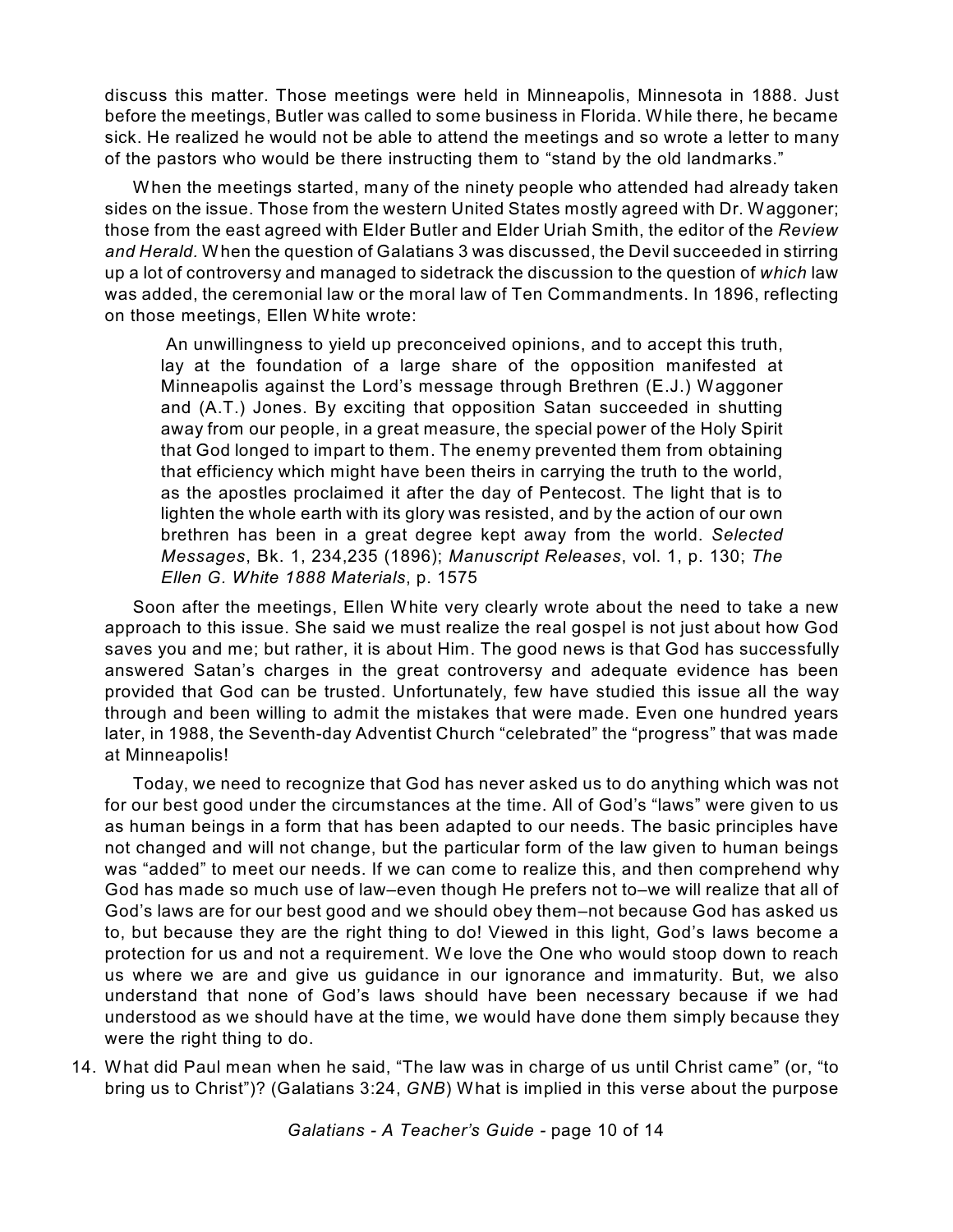of the law?

Look carefully at the context of this verse.

Galatians 3:19,20,23-25, GNB): <sup>19</sup>What, then, was the purpose of the Law? It was added in order to show what wrongdoing is, and it was meant to last until the coming of Abraham's descendant, to whom the promise was made. The Law was handed down by angels, with a man acting as a go-between.  $^{20}\!$ But a gobetween is not needed when only one person is involved; and God is one...

 $^{23}$ But before the time for faith came, the Law kept us all locked up as prisoners until this coming faith should be revealed.  $^{24}$ And so the Law was in charge of us until Christ came, in order that we might then be put right with God through faith. <sup>25</sup>Now that the time for faith is here, the Law is no longer in charge of us.

## *The Message*:

 $^{23\text{-}24}$ Until the time when we were mature enough to respond freely in faith to the living God, we were carefully surrounded and protected by the Mosaic law. The law was like those Greek tutors [babysitters, bodyguards, escorts], with which you are familiar, who escort children to school and protect them from danger or distraction, making sure the children will really get to the place they set out for.

There are several major theological questions raised by this passage. First of all, what law is being discussed? Is it the moral law (the Ten Commandments), the ceremonial law (all of the other instructions given to Moses), or possibly all, that is, both the moral law and the ceremonial law? Seventh-day Adventists are very protective of the Ten Commandments because we claim that we are one of only a very few groups who keep the whole law (including the fourth commandment) and, quoting Revelation 12:17; 14:12; and 19:10, we believe that keeping all of the commandments is a distinguishing mark of the end-time church. In the 19 $^{\text{th}}$  century, our pastors were often challenged to debates over our doctrines, and the Sabbath commandment was frequently the issue. The Bible was on our side on that issue. We have always taught that the Ten Commandments are a transcript of God's character.

God requires perfection of His children. **His law is a transcript of His own character, and it is the standard of all character.** This infinite standard is presented to all that there may be no mistake in regard to the kind of people whom God will have to compose His kingdom. *Christ's Object Lessons* p. 315.1.

So, how could Paul say that the Law was "added"? That suggests the Law has not always been there, but God's character has certainly always been the standard of the universe.

Ellen White has once again shed some important light on the issue:

If man had kept the law of God, as given to Adam after his fall, preserved by Noah, and observed by Abraham, there would have been no necessity for the ordinance of circumcision. And if the descendants of Abraham had kept the covenant, of which circumcision was a sign, they would never have been seduced into idolatry, nor would it have been necessary for them to suffer a life of bondage in Egypt; they would have kept God's law in mind, and **there**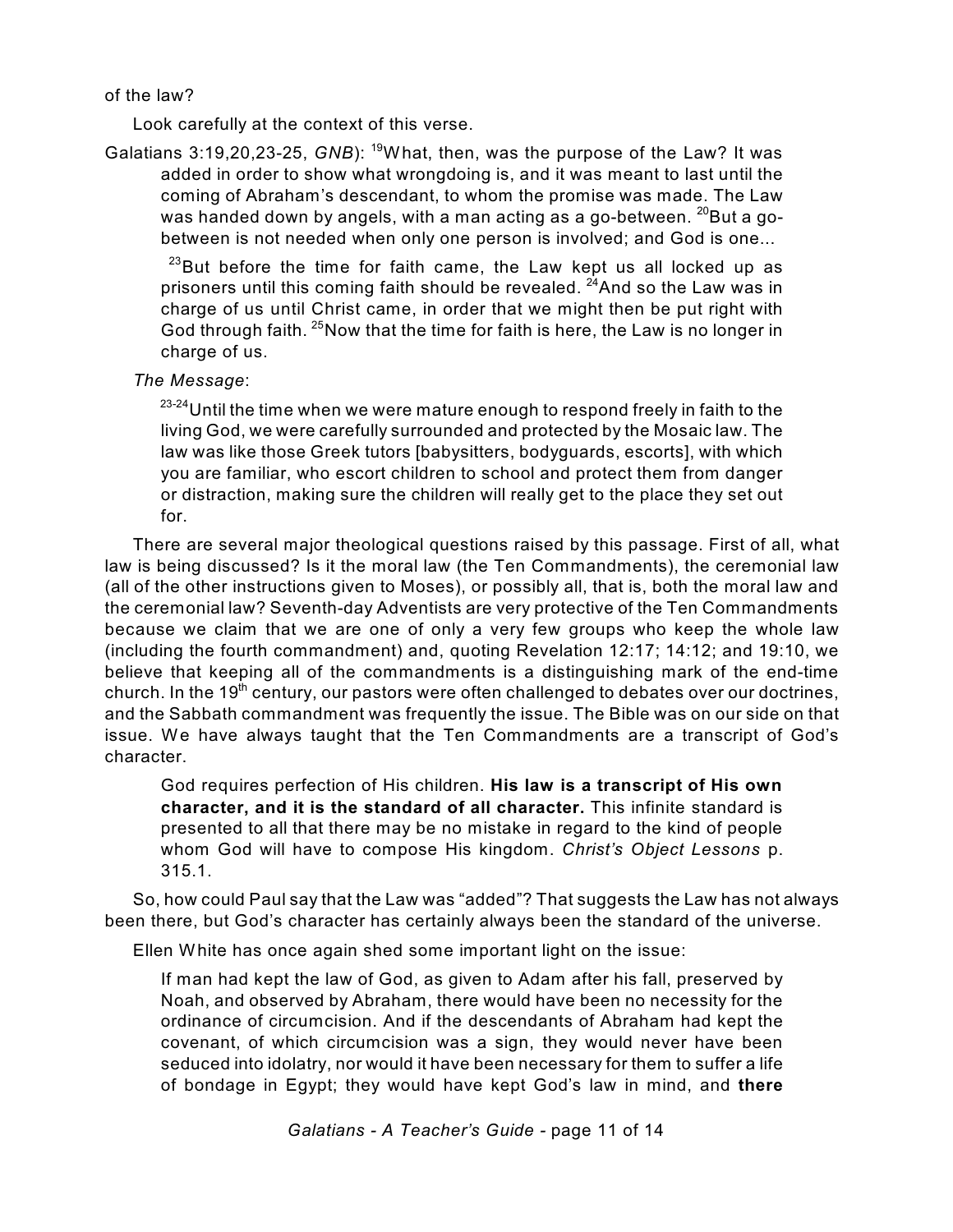**would have been no necessity for it to be proclaimed from Sinai or engraved upon the tables of stone. And had the people practiced the principles of the Ten Commandments, there would have been no need of the additional directions given to Moses.** *Patriarchs and Prophets* 364 (1890)

So, God *did* find it necessary to "add" the Ten Commandments! Those commandments had not been verbalized in that form at any earlier time we know about.

So, in what sense was the Law "in charge of us," or our "custodian," "guard," or "tutor"? First of all, we must look at the Greek word and see what it actually says.

A tutor i.e. a guardian and guide of boys. Among the Greeks and the Romans the name was applied to trustworthy slaves who were charged with the duty of supervising the life and morals of boys belonging to the better class. The boys were not allowed so much as to step out of the house without them before arriving at the age of manhood.—*Strong, J.* (1996), **The exhaustive concordance of the Bible**: Showing every word of the text of the common English version of the canonical books, and every occurrence of each word in regular order.

Paul is still thinking of the essential part that the law did play in the plan of God. In the Greek world there was a household servant called the *paidagogos*. He was not the schoolmaster. He was usually an old and trusted slave who had been long in the family and whose character was high. He was in charge of the child's moral welfare and it was his duty to see that he acquired the qualities essential to true manhood. He had one particular duty; every day he had to take the child to and from school. He had nothing to do with the actual teaching of the child, but it was his duty to take him in safety to the school and deliver him to the teacher. That—said Paul—was like the function of the law. It was there to lead a man to Christ. It could not take him into Christ's presence, but it could take him into a position where he himself might enter. It was the function of the law to bring a man to Christ by showing him that by himself he was utterly unable to keep it. (*Daily Study Bible* for Galatians 3:23- 29)

In other words, these *paidagogoi* (that's the plural word for child-guides) were babysitters, bodyguards, or escorts whose responsibility it was to make sure the boys were kept from danger and received an education (although they were not the teachers). There were scoundrels around who would have loved to kidnap a young boy belonging to a rich family and then hold him for ransom. Remember that some 60% of the population at that time in history were "slaves."

With respect to the Law, that is its function as well. It guards us against doing things that are not good for us until we mature enough to understand why we should not do such things. The Law was never to be done away with. God's character will not change. But, when we become law-abiding citizens, then the laws really do not affect us anymore because we naturally do what the law requires. (See Romans 2)

15. What is implied by Paul's words in Galatians 3:28 about how Christians should relate to each other? What do you think Paul's Judaizing opponents thought of this verse?

In Galatians 3:28 Paul says that the distinction between Jew and Greek, slave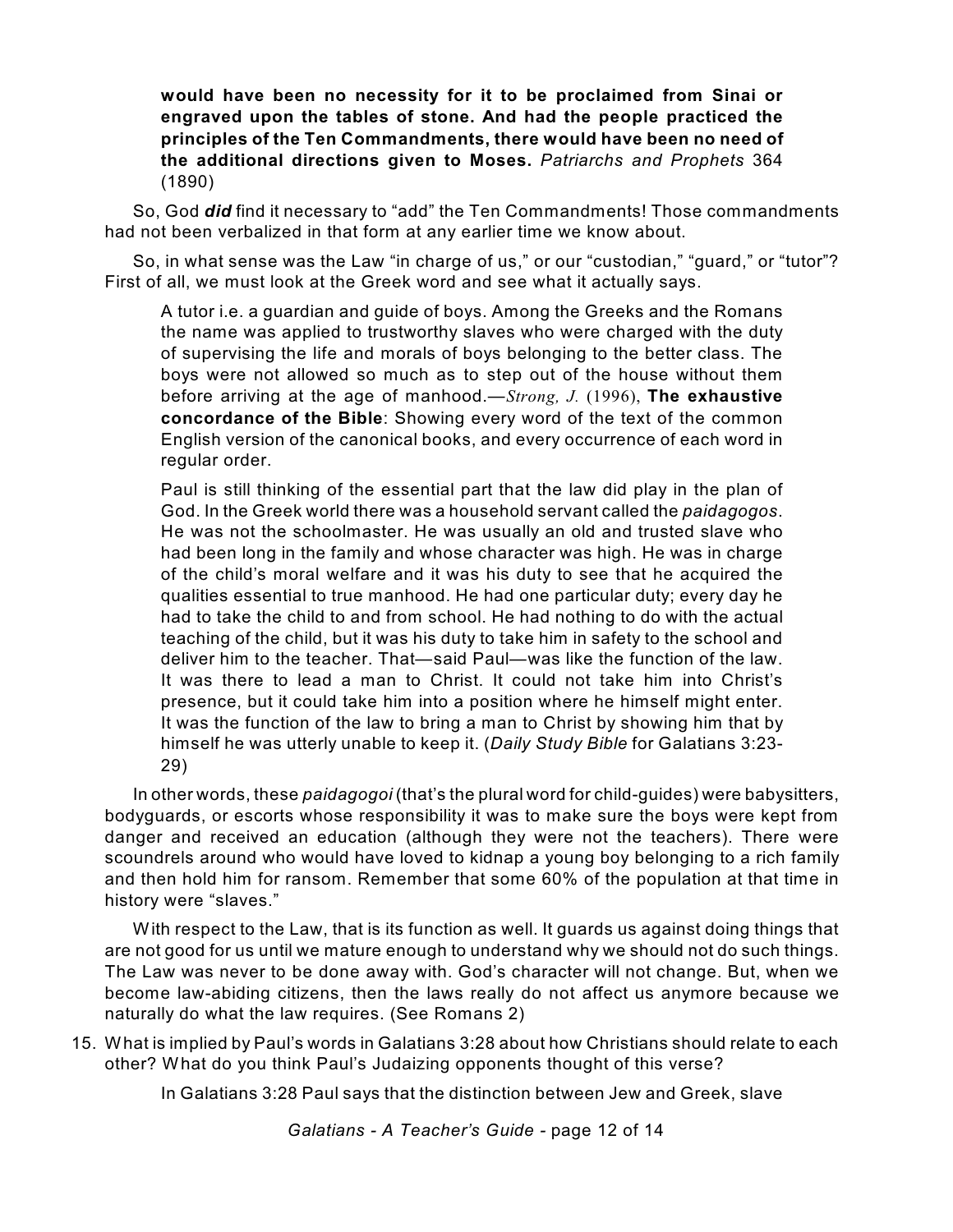and free man, male and female is wiped out. There is something of very great interest here. In the Jewish morning prayer, which Paul must all his pre-Christian life have used, the Jew thanks God that "Thou hast not made me a Gentile, a slave or a woman." Paul takes that prayer and reverses it. The old distinctions were gone; all were one in Christ. (*Daily Study Bible* for Galatians 3:23-29)

This must have been glorious news for the Galatian Christians, for in their society slaves were considered to be only pieces of property; women were kept confined and disrespected; and Gentiles were constantly sneered at by the Jews.—Wiersbe, W. W. (1996); *The Bible Exposition Commentary* (Gal. 3:27). Wheaton, Ill.: Victor Books.

The Judaizers–and even modern Jews who know anything about the New Testament–tell us that they do not really have any problem with Jesus. The real problem they have is with Paul! This verse is a perfect example of why they hate Paul. Paul destroyed all of their "specialness." The worst part is that since Paul had been a "Pharisee, the son of a Pharisee," (Acts 23:6) they could never claim Paul made such statements because he did not know anything about Judaism.

16. Why had Paul become so opposed to circumcision? Was he himself not circumcised? How could he possibly say what he did in Galatians 5:12?

This is likely a play on the fact that nearby in Phrygia there was a goddess by the name of Cybele whose priests castrated themselves in honor of their love for her.

Paul was not opposed to circumcision for Jews as a sign of their Hebrew heritage. He had Timothy circumcised before he began working with Paul. (Acts 16:3) But, if one believed that circumcision was a path to salvation, Paul would have been all over him! Nothing that we can do will earn any right to the kingdom of God. We cannot earn merit by works of any kind.

If you start thinking that something you do may earn you salvation, where will you stop? The Pharisees had a lot of rules you can try!

17. When someone is fully a Christian, is he not supposed to be "controlled by the Spirit"? If so, why did Paul write that the "Spirit produces . . . self-control"? (Galatians 5:22,23, *GNB*) As we grow to be more and more like Christ, (1 Corinthians 11:1) will we have more "selfcontrol" or less?

This is a very important passage in describing what God really wants of His children. It is the fruit of the Holy Spirit. But, notice the culminating "fruit" is self-control. God does not want robots however willingly they obey Him. God wants followers who understand (John 15:15) and know Him; and since they understand and know Him, they want to do what He asks because they recognize that everything God asks us to do is for our best good! There will be no need for policemen or jails in the New Jerusalem because everyone who lives there will want to do what is right.

We accomplish this goal by contemplating and following the example of Jesus. But, we cannot even do that on our own. The Holy Spirit will come into our minds and thoughts and transform us if we allow Him to do so. Then, the old temptations and habits will slowly fade away as they are replaced by much better things.

As Samuel Chadwick points out, commenting on Galatians 5:22,23: